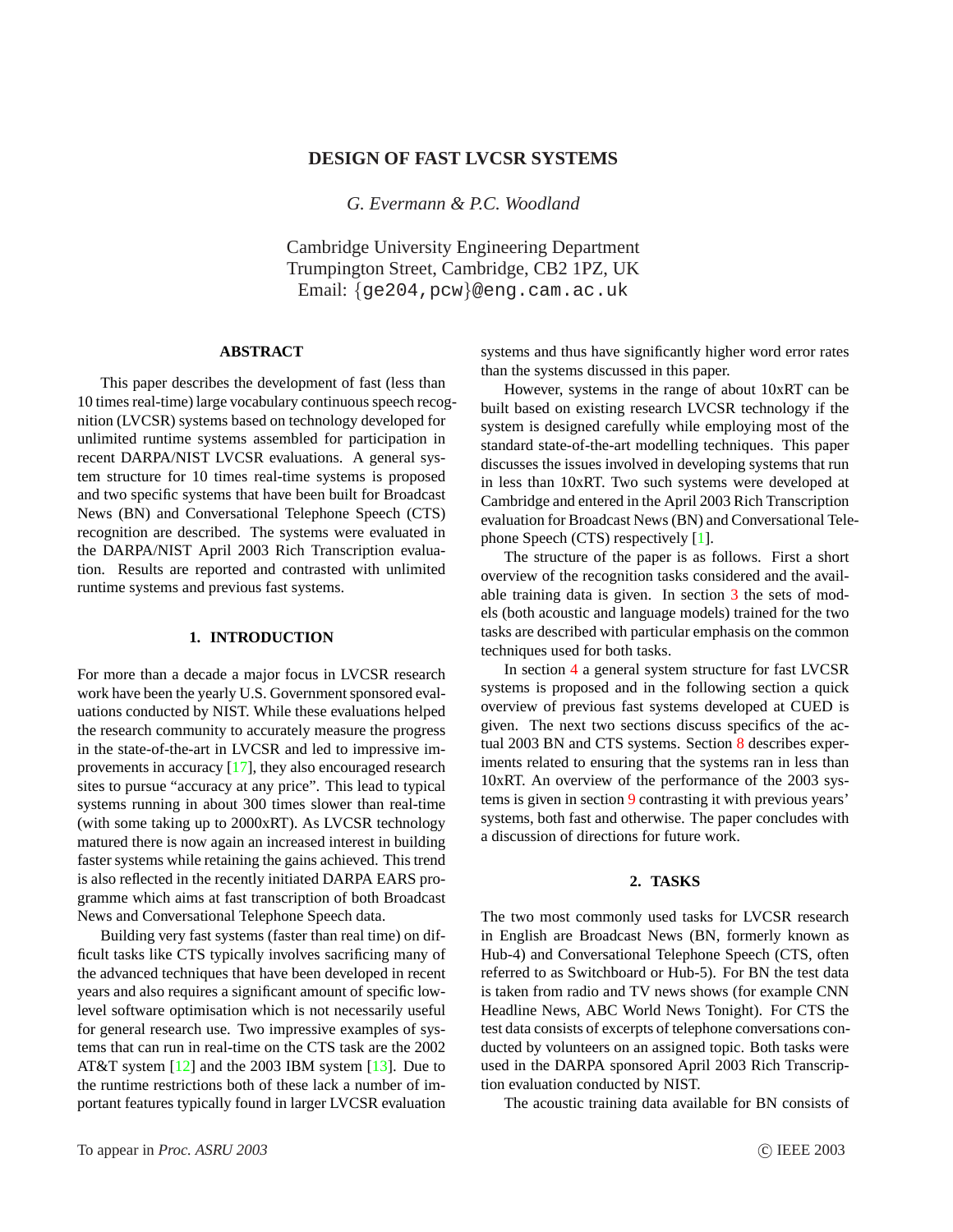<span id="page-1-0"></span>143 hours released by the LDC in 1997 and 1998. BN LMs were trained on the acoustic transcripts (2 million words), a number of other broadcast news transcript sources (343M words) plus a variety of newspaper texts (674M words). More details on the task are given in [\[4\]](#page-5-0). The 2003 BN eval test set consists of 6 half-hour excerpts from Radio and TV broadcasts taken from February 2001. A development set (dev03) with similar properties was selected and tran-scribed (see [\[8\]](#page-5-0) for details).

For CTS more acoustic training data is available: 296 hours released by LDC (Switchboard I, Call Home English and Switchboard Cellular) plus an additional 67 hours of Switchboard (Cellular and Switchboard II phase 2). For the LDC data detailed, careful transcriptions are available. For the additional 67 hours BBN made "quick transcriptions" available that were produced by a commercial transcription service. The CTS LM is trained on the acoustic transcripts plus parts of the BN LM data. For the 2003 evaluation data was taken from the new LDC Fisher collection<sup>1</sup> and Switchboard II phase 5. The set contains 72 excerpts of 5 minutes each for a total of about 6 hours. The conversations were chosen to balance gender and to contain a mix of landline and cellular calls (3:1 for Fisher and 1:1 for Switchboard). Two sets were used for the development (dev01, eval02). They are similar to eval03 in composition.

#### **3. MODELS**

The acoustic and language models for the two tasks were built using a similar set of procedures and techniques. The common techniques include:

- The audio file is parameterised using 13 PLP features augmented with their first, second and third derivatives normalised by Cepstral Mean Normalisation (CMN).
- The resulting 52 dimensional features are projected down to 39 using a global Heteroscedastic Linear Discriminant Analysis (HLDA) transform. See [\[9\]](#page-5-0) for details of the transform estimation.
- Acoustic models are trained using the Minimum Phone Error criterion [\[10\]](#page-5-0).
- A separate model-set was trained using Speaker Adaptive Training (SAT) employing constrained MLLR.
- The base dictionary contained about 1.1 pronunciations per word on average. The pronunciation dictionary was originally based on the 1993 LIMSI WSJ lexicon and phone set but many words have been added or modified. A special single pronunciations (SPron) versions was created and used to trained a separate HMM set. [\[5\]](#page-5-0).
- During recognition these models are adapted with multiple full-matrix linear mean transforms, diagonal variance transforms and a global full-variance transform all estimated using lattice MLLR [\[14\]](#page-5-0)
- The language model used an interpolation of a wordbased fourgram and a class-based trigram with automatically derived classes.

#### **3.1. BN specific modelling**

For BN it has been shown in the past that it is advantageous to employ bandwidth-specific, gender-dependent acoustic models [\[15\]](#page-5-0). Therefore narrow-band models were trained on bandpass-filtered version of the training data. Genderspecific models were derived from the gender-independent models using MPE-MAP [\[11\]](#page-5-0), which allows using MAP adaptation while retaining the advantage of discriminative training. More details on the effectiveness of these techniques on Broadcast News can be found in [\[8\]](#page-5-0).

#### **3.2. CTS specific modelling**

The CTS system employed Vocal Tract Length Normalisation (VTLN) which was applied both in training and test by warping the filterbank. After applying VTLN and CMN the variance of the features was normalised on a conversation side basis (CVN). An in-depth discussion of the issues involved in recognising conversational telephone speech and past systems developed at CUED is given in [\[6\]](#page-5-0).

# **4. GENERAL SYSTEM STRUCTURE**

All state-of-the-art unrestricted compute LVCSR evaluation systems developed in recent years run in multiple passes and use system combination to derive the final output, based on techniques like ROVER [\[3\]](#page-5-0). To make the use of multiple model sets feasible, these systems typically employ lattices to restrict the search space for the later stages of the system. The system structure proposed here consists of two main stages: the initial lattice generation stage and the rescoring stage in which these lattices are rescored which multiple model sets.

The purpose of the lattice generation stage is two-fold. The resulting lattices are used to restrict the search space for the rescoring stage and the 1-best word sequence produced in the lattice generation stage is used as the adaptation supervision for each of the rescoring model sets.

Figure [1](#page-2-0) shows the proposed system structure. The first step is to segment the audio stream into speech segments of manageable size (e.g. up to 30 seconds in length) discarding all non-speech portions of the audio (silence, music, etc.).

<sup>1</sup><http://www.ldc.upenn.edu/Fisher/>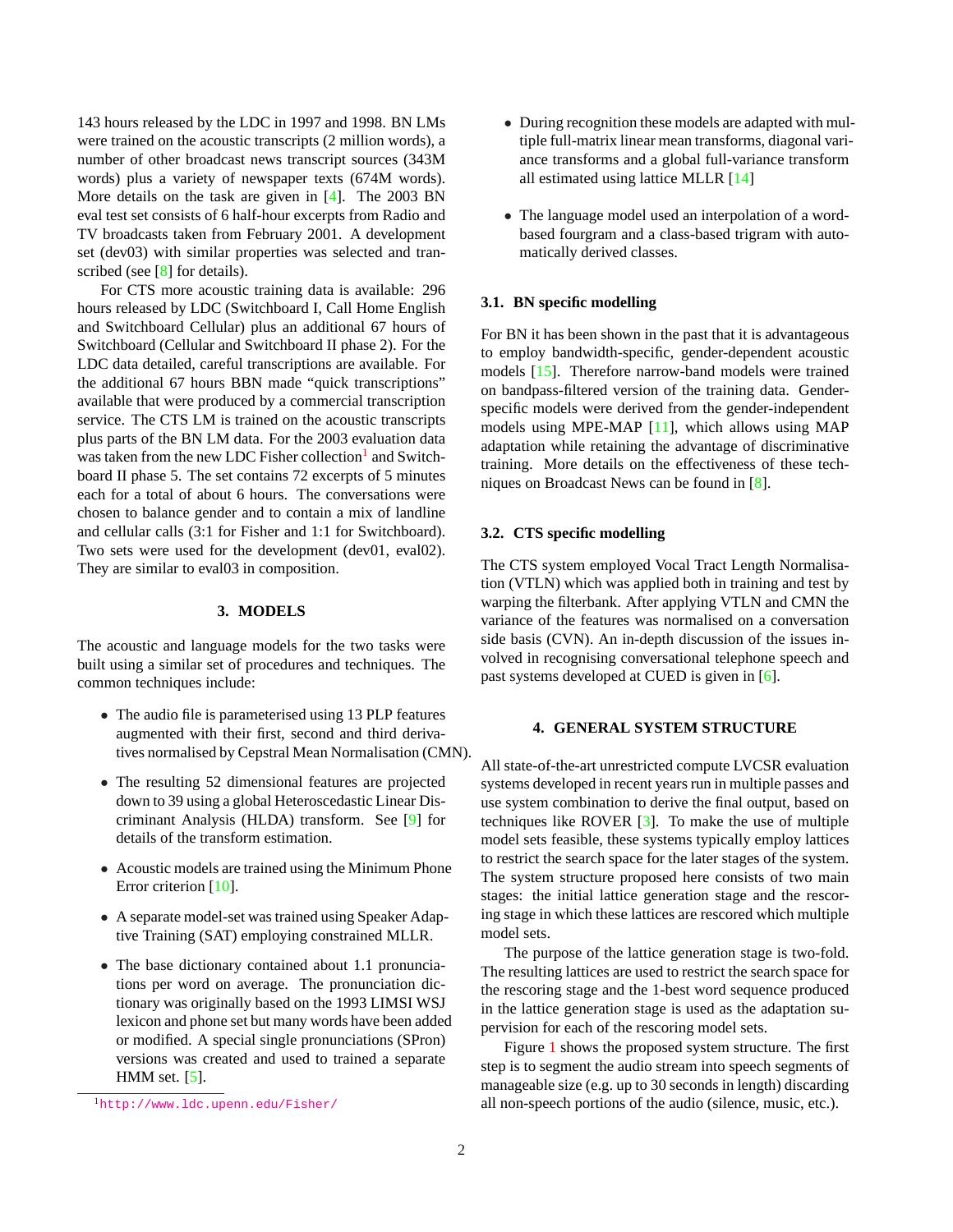<span id="page-2-0"></span>

**Fig. 1**. General System Structure

The next step is the first decoding pass (P1) which generates an initial transcription that will then be used for normalisation/adaptation purposes. Typical examples are Vocal Tract Length Normalisation or global MLLR adaptation. The word boundary times of the initial transcription can also be used to improve the initial segmentation. The accuracy of the transcription is not that critical as transform-based adaptation techniques with a small number of free parameters are fairly robust with regard to the supervision quality and since no hard decisions regarding the search space are taken. Thus the initial transcription can be performed with simplified models and with very tight pruning settings.

The next decoding pass (P2) is the lattice generation using adapted detailed acoustic models and the best LM available. The resulting lattices together with their 1-best transcriptions form the input to the multiple rescoring passes.

In the rescoring stage the processing is split into multiple *branches*. In each the lattices are rescored with a different set of acoustic models. These rescoring results are then combined to yield the final system output. The more model sets are available for rescoring passes (P3.1 – P3.n) the better, but the overall runtime constraint might limit the number of passes that can be run. When only a small number of branches can be used it is important to carefully choose the model-sets to maximise the gain from combination.

For each of the available model-sets the word hypotheses generated in the lattice generation stage are used to adapt the model-set to the current speaker and environment conditions. With these adapted models the rescoring lattices are re-decoded and new output lattices are produced which are then converted into confusion networks.

The resulting confusion networks (one per model-set for

each segment) are then combined using Confusion Network Combination (CNC, see [\[2\]](#page-5-0)) to yield the final system output with associated confidence scores.

A typical compute time budget for a system with two rescoring model sets (branches) is shown in Table 1. These times were used as guidelines during system development.

|        | 1xRT   Initial Transcription        |  |
|--------|-------------------------------------|--|
| 0.5xRT | Normalisation/Adaptation            |  |
| 4xRT   | Lattice Generation                  |  |
|        | $2xRT$   adapt/rescore (per branch) |  |

**Table 1**. Typical Compute Budget for 2 Branch System

## **5. PREVIOUS WORK ON FAST SYSTEMS**

Over the last decade many different LVCSR systems were developed at CUED.<sup>2</sup> These systems generally increased in complexity over the years. The Hub-5 systems developed in the past few years ran between 200 and 300xRT and employed 6 to 8 rescoring branches for system combination.

In 1998 a Broadcast News system was developed jointly by Entropic and CUED that ran in less than 10xRT. This system ran in two passes (comparable to the "Initial Transcription" and "Lattice Generation" passes in Figure 1). It performed automatic segmentation and employed speaker clustering and adaptation. For a detailed description see [ $15$ ]. The word error rate of this system was 16.6% relative higher than for the full (300xRT) system (16.1% vs. 13.8% on bneval98).

For the 2002 Hub-5 evaluation a fast version of the full (320xRT) system was developed. This system made use of the triphone models built for the large system. It employed a simplified system structure and much tighter pruning settings to speed up the search in all passes. The system used three passes as shown in Figure 1, but only a single branch in the rescoring stage, i.e. no system combination. Details can be found in  $[16]$ . The error rate of the fast system was 13.8% relative higher than for the full system (27.2% vs. 23.9% on eval02).

#### **6. 2003 CTS SYSTEM**

Based on the available compute platform<sup>3</sup> and the experience with the 2002 CTS system it was decided to aim for two branches in the P3 rescoring stage of the 2003 system.

Four different kinds of triphone model sets were trained for the unlimited compute 2003 CTS system. They all em-

<sup>2</sup> for an overview see [http://htk.eng.cam.ac.uk/docs/](http://htk.eng.cam.ac.uk/docs/cuhtk.shtml) [cuhtk.shtml](http://htk.eng.cam.ac.uk/docs/cuhtk.shtml)

<sup>3</sup> IBM x335 servers with 2.8GHz Intel Xeon CPUs, 512KB cache, 400MHz bus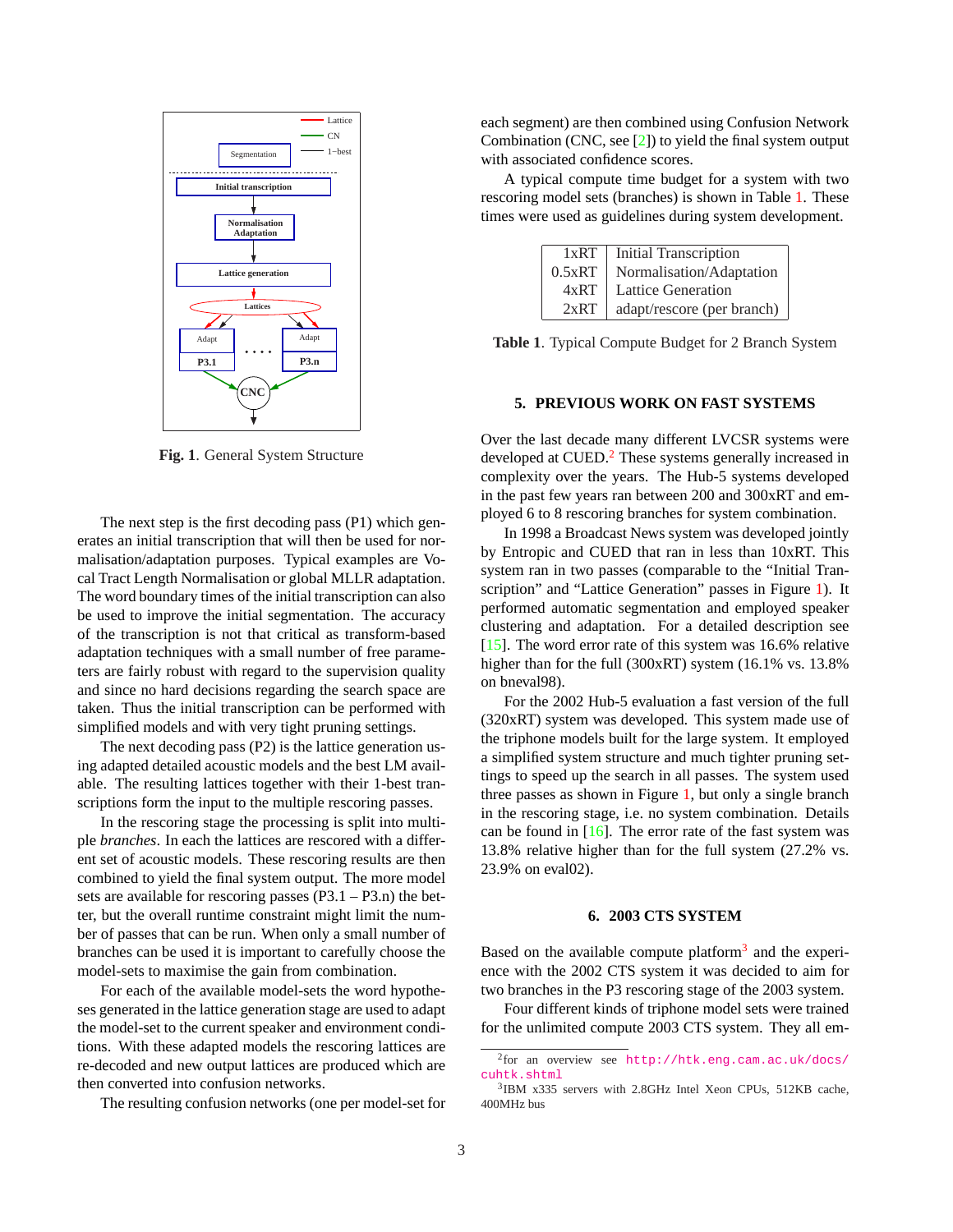<span id="page-3-0"></span>ployed MPE training, but differed in the set of other techniques used:

**A:** SAT HLDA **B:** HLDA

**C:** SPron HLDA **D:** non-HLDA

The performance of these models was investigated in the framework of the unlimited compute CU-HTK system. Large lattices were generated with model set B and rescored independently with all four model sets (adapted using lattice MLLR and full-variance transforms). All decoding passes were run at very conservative beamwidths. Confusion network decoding was applied to the resulting four sets of lattices. The WER of each of the four model sets is shown in the first row of Table 2. The result of pairwise system combination using CNC is given in the rest of the table.

| System        |      | B    |      | Ð    |
|---------------|------|------|------|------|
|               | 23.0 | 23.6 | 23.4 | 24.8 |
| $+A$          |      | 23.1 | 22.6 | 22.7 |
| $+B$          |      |      | 22.9 | 23.3 |
| $+$ ( $\cdot$ |      |      |      | 22.8 |

**Table 2**. Individual Systems and Pairwise Combination, %WER on eval02 after lattice MLLR/FV and CN

The combination of the SAT and the SPron models gave the best performance and thus these two models were chosen for the P3 rescoring stage in the 10xRT system. For the P2 lattice generation stage model set B was chosen to avoid biasing the lattices towards either of the P3 models. The resulting system structure is shown in Figure 2



**Fig. 2**. CTS System Structure

### **7. 2003 BN SYSTEM**

The BN system was built in a very similar fashion to the CTS system. Only a SAT and a SPron model set were built

for the P3 stage. The P2 stage again used an HLDA MPron MPE model. Due to time constraints the SAT model was only trained on the wideband data whereas four versions of the P2 and the SPron model were built (male/female and wide-/narrow-band). To compensate for the lack of a narrowband SAT model the output of the P2 stage was also used in the system combination, leading to 2-way combination for narrowband data and 3-way combination for wideband data. The system employed automatic gender/bandwidth classification and speaker clustering based on the approach presented in [\[7\]](#page-5-0). The system structure is shown in Figure 3.



**Fig. 3**. BN System Structure

### **8. CONTROLLING RUNTIME BEHAVIOUR**

To achieve a run time of less than 10 times real time it was necessary to run all parts of the system at operation points quite different from the setup normally used in full (200+ xRT) systems. The compute budget show in Table [1](#page-2-0) was used as a starting point for tuning the system. In an effort to stay inside this compute budget initial parameter settings were chosen based on prior experience with the decoding setups used.

An initial experiment on the CTS eval02 test data (with manual segmentation) was run to choose an operating point for the initial transcription pass (P1). The first two passes of the system were run a few times while varying the P1 setup. The only significant influence that the P1 transcription has on the system performance is by serving as the adaptation supervision for P2. Table [3](#page-4-0) shows that adaptation is relatively robust to changes in P1 WER. The middle operating point was chosen for all further work.

In the system structure used here a vital factor is the P2 lattice generation pass as it consumes the most time and directly affects the speed of the P3 rescoring passes.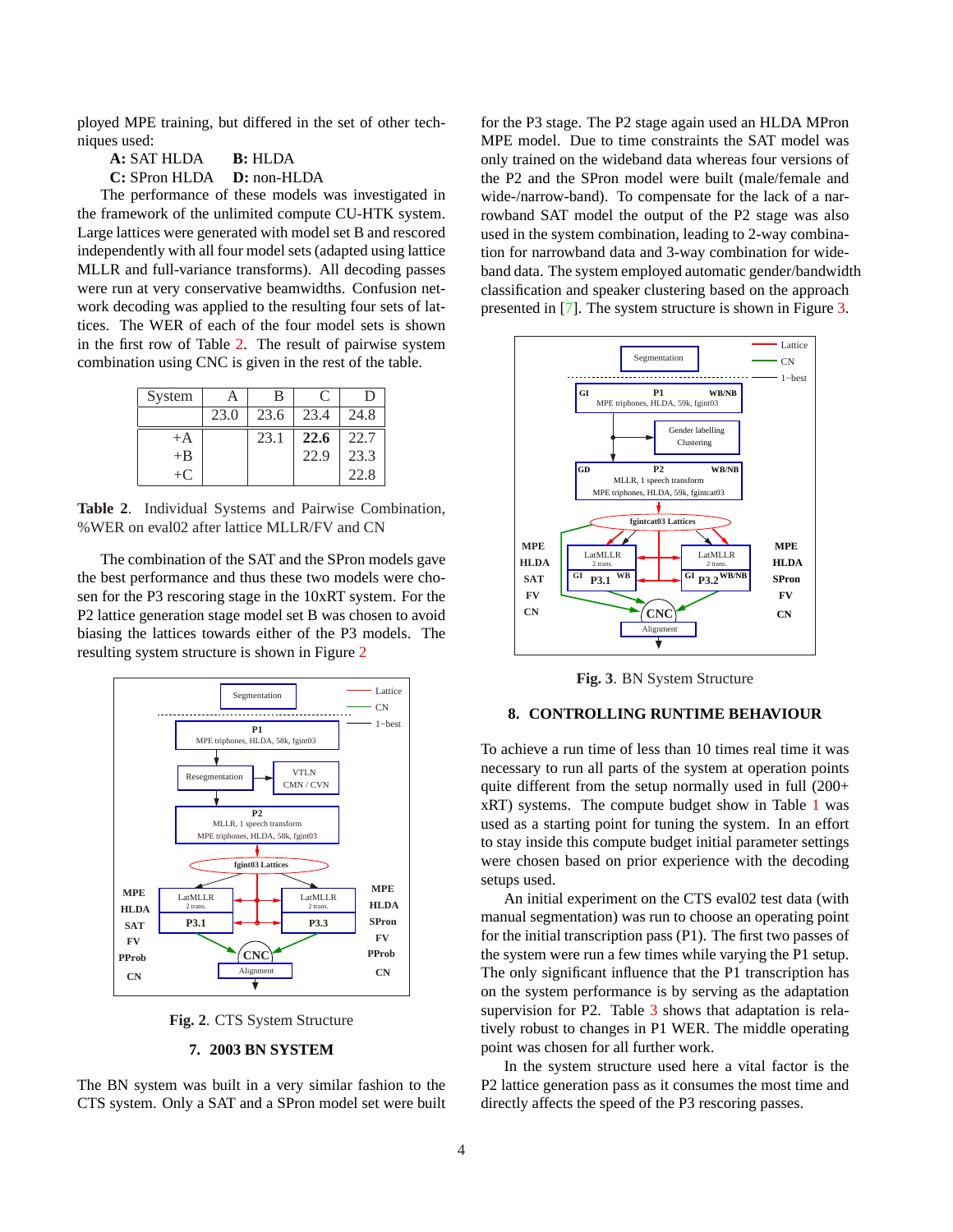<span id="page-4-0"></span>

| P1 speed | WER            |                        |                         |  |
|----------|----------------|------------------------|-------------------------|--|
| xRT      | P <sub>1</sub> | P <sub>2</sub> trigram | P <sub>2</sub> fourgram |  |
| 0.48     | 37.4           | 26.3                   | 25.5                    |  |
| 0.83     | 35.2           | 26.3                   | 25.4                    |  |
| 1.50     | 34.4           | 26.1                   | 25.2                    |  |

**Table 3**. P1 speed-accuracy trade-off (CTS eval02)

Experiments confirmed that the time needed for rescoring the lattices can be accurately predicted from the lattice sizes. The time is proportional to the number of nodes in the tree rescoring network. The rescoring network size in turn grows roughly logarithmically with the lattice density.

The P2 lattice generation operating point was chosen so that the decoder ran in about 3xRT. The resulting lattices were then pruned so that the lattice rescoring could run in about 1xRT. On eval02 the fourgram lattices had a lattice (oracle) word error rate of 7.4% at a lattice density of 282 (number of arcs per reference word). Table 4 shows the runtimes for all passes on the CTS eval03 set.

| pass                                  | run time            |  |  |
|---------------------------------------|---------------------|--|--|
| $\text{Coding} + \text{Segmentation}$ | $0.068 \text{ xRT}$ |  |  |
| Pass <sub>1</sub>                     | 0.890 xRT           |  |  |
| <b>VTLN</b>                           | $0.387$ xRT         |  |  |
| Pass <sub>2</sub>                     | 3.178 xRT           |  |  |
| Pass3.1 Adapt                         | $1.422 \text{ xRT}$ |  |  |
| Pass 3.1 Rescore + $CN$               | $1.074$ xRT         |  |  |
| Pass3.2 Adapt                         | $1.200$ xRT         |  |  |
| Pass 3.2 Rescore + $CN$               | 0.919 xRT           |  |  |
| $Sys-Combine + align$                 | $0.068 \text{ xRT}$ |  |  |
| total                                 | 9.207 xRT           |  |  |

**Table 4**. Run-times on CTS eval03

## **9. RESULTS**

The 10xRT CTS system described above was evaluated in the 2003 DARPA/NIST Rich Transcription evaluation. The breakdown of the performance by stage is given in Table 5. For comparison the performance of the full (190xRT) CU-HTK system, which used 6-way system combination (3 triphone  $+3$  quinphone systems), is indicated in the first line.

It can be seen that the SAT and SPron models give very similar performance (0.2% absolute difference), but nevertheless their hypotheses are sufficiently different that their combination yields a further gain of 0.4% absolute over the best single model.

Table 6 shows the performance difference between the full systems and the fast systems. In the 2003 systems the performance difference is small at 1.6% absolute, despite the fact that the fast system lacks quinphones, uses only two triphone models and operates with a much more tightly

|                | Swbd II-5 | Fisher | Total             |
|----------------|-----------|--------|-------------------|
| 190xRT         | 24.1      | 17.1   | 20.7              |
| P <sub>1</sub> | 39.0      | 29.7   | 34.5              |
| P <sub>2</sub> | 29.4      | 20.9   | $\overline{25.3}$ |
| $P3.1$ -cn     | 26.0      | 18.8   | 22.5              |
| $P3.3$ -cn     | 26.3      | 18.9   | 22.7              |
| final          | 25.5      | 18.4   | 22.1              |

**Table 5**. CTS 2003 10xRT system, %WER on eval03

pruned search. Comparing the 2003 fast system with the 2002 one, it can be seen that the use of more complex adaptation (lattice MLLR+FV) and the use of system combination brought the performance of the fast systems much closer to the performance of the respective full (6-way combination) systems<sup>4</sup>. The relative gap in 2002 was 14% and thus comparable to the previous BN 10xRT work discussed in section [5.](#page-2-0) In 2003 the gap has been reduced to 7%.

| system     | Swbd I | Swbd II-3 | Cell | Total | gap    |
|------------|--------|-----------|------|-------|--------|
| full $'02$ | 19.8   | 24.3      | 27.0 | 23.9  |        |
| 10x'02     | 22.3   | 27.7      | 31.0 | 27.2  | $+14%$ |
| full $'03$ | 18.6   | 22.3      | 23.7 | 21.7  |        |
| 10x'03     | 19.9   | 23.5      | 25.8 | 23.3  | $+7%$  |

**Table 6**. CTS fast-gap, %WER on eval02 for full/fast systems (2002 systems used manual segmentation)

The overall progress in the state-of-the-art in LVCSR on the CTS task is documented in Table 7 which show the performance of the CU-HTK evaluation systems developed since 2000 tested on the dev01 test set. Steady progress has been made over the last years and fast systems now produce very competitive performance and can thus be used for system development or even application deployment.

| year | <b>xRT</b> | Swbd I | Swbd II-2 | Cell | Total |
|------|------------|--------|-----------|------|-------|
| 2000 | 255        | 19.3   | 32.5      | 33.2 | 28.3  |
| 2001 | 190        | 18.3   | 31.9      | 32.1 | 27.3  |
| 2002 | 320        | 16.4   | 29.2      | 27.4 | 24.2  |
| 2002 | 10         | 18.3   | 31.9      | 31.0 | 27.0  |
| 2003 | 10         | 15.8   | 26.9      | 25.9 | 22.8  |

**Table 7.** Progress on CTS, %WER on dev01 over the years

On both the eval02 and the dev01 test sets the 2003 fast system gives about 15% relative lower word error rates than the 2002 fast system.

<sup>4</sup>However, it has to be noted that the two fast systems were run on different computers, i.e. the 2002 system would now be faster than 10xRT